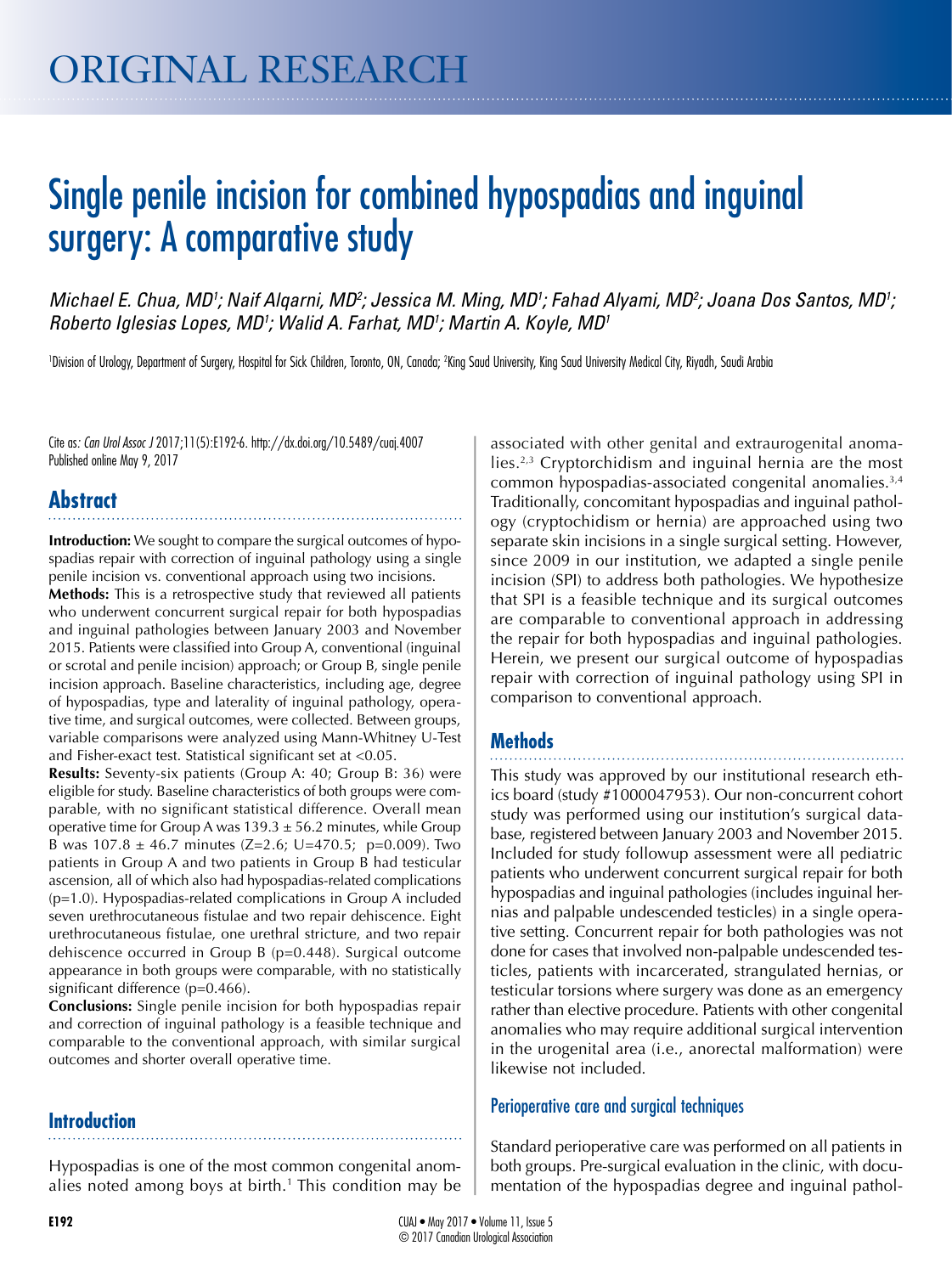ogy classification, was performed in all patients. Patients were evaluated by the pre-anesthesia team prior to surgery. Informed consent was secured prior to the procedure, with clear explanation on the surgical procedure to be done. Patients underwent the contemplated surgery within three months of initial evaluation. All patients received caudal block and one dose of preoperative intravenous antibiotic. Intraoperative findings and complications were indicated in the surgical technique and operative notes, while operative time for each cases are specified in the operating room logs. Notably, the tabularized incised plate (TIP) procedure is the repair approach for all distal hypospadias in this cohort.

For the conventional approach, all patients underwent subsequent surgical repair in a single operating room setting, with either the hypospadias repair or inguinal pathology repair as the first procedure, followed by the other. A separate inguinal incision for hernias or both inguinal and scrotal incisions was made for orchidopexy. For single penile incision, the procedure was started with a skin incision made for hypospadias repair. The penile shaft was degloved and followed by placing the retractors towards the inguinal area. The retractors were rested on the pelvic bone and directed toward the ipsilateral shoulder, with dissection into the inguinal area for identification of the gubernaculums. Once the gubernaculums was grasped with forceps, we proceeded with mobilization of undescended testis and spermatic cord lengthening (Fig. 1). The hernial sac was isolated and ligated high at the inguinal area. For undescended testis, after dissection of hernia and cremasteric muscle and preservation of spermatic vessels and vas deferens, a subdartos pouch was developed via hypospadias incision. The testicle was placed into the subdartos pouch, followed by closure of the dartos layer and completion of the hypospadias procedure. Tunica vaginalis may be used for additional flap layer for hypospadias repair.



*Fig. 1.* Single penile incision dissection for repair of both hypospadias and inguinal pathologies.

All patients in both groups underwent the procedure as day surgery; however, depending to the comorbidities of the patient, some were admitted to the hospital for overnight monitoring. All hypospadias repair used a silastic stent or catheter left in place and removed seven days postoperatively. At the surgeon's discretion, patients in either group could have been given prophylactic antibiotics until stent/ catheter removal. All patients were followed up after three months. The patient database and records were followed for evaluation of any postoperative complication. Clinic notes should have indicated postoperative testicular location and characteristics and the hypospadias repair cosmetic condition. Third-party physicians evaluated overall appearance and surgical outcome satisfaction at the three-month postoperative followup physical examination. Satisfactory outcome is defined as testicular location in the scrotum with good testicular consistency and hypospadias repair site with absence of skin discoloration, skin redundancy, ventral curvature, meatal stenosis, severe scarring, fistula, and dehiscence, as well as good graft/flap uptake.

#### Data collection and analysis

Patients were classified into Group A, conventional (inguinal, scrotal and penile incision) approach; or Group B, single penile incision approach. Surgical databases with patient records were gathered for collection of patient demographics and baseline characteristics, including age, degree of hypospadias, type and laterality of inguinal pathology, operative time, and surgical outcomes (third-party surgeon outcome assessment, pathology recurrence, and complication rates).

Continuous data, such as age, was analyzed using T-test, while operative time comparison was analyzed using Mann-Whitney U-test. Categorical data, such as hypospadias and inguinal pathology classification, laterality, and surgical outcomes (complications and physician outcome assessment) were analyzed using Fisher-exact test. Statistical significance was set at <0.05. All statistical analysis was done on SPSS Statistics 20.

### **Results**

Seventy-six patients were identified for inclusion from the institutional surgical databases. Forty patients underwent conventional approach (Group A) and thirty-six had single penile incision approach (Group B). The mean age of patients at the time of procedure for Group A and Group B was 24.8  $\pm$  23.6 months and 24.7  $\pm$  23.9 months, respectively (no significant difference between groups  $[t(2)=0.02; p=0.98]$ . Baseline characteristics of both groups for hypospadias type, inguinal pathology, and laterality were all comparable, with no significant statistical difference (Table 1).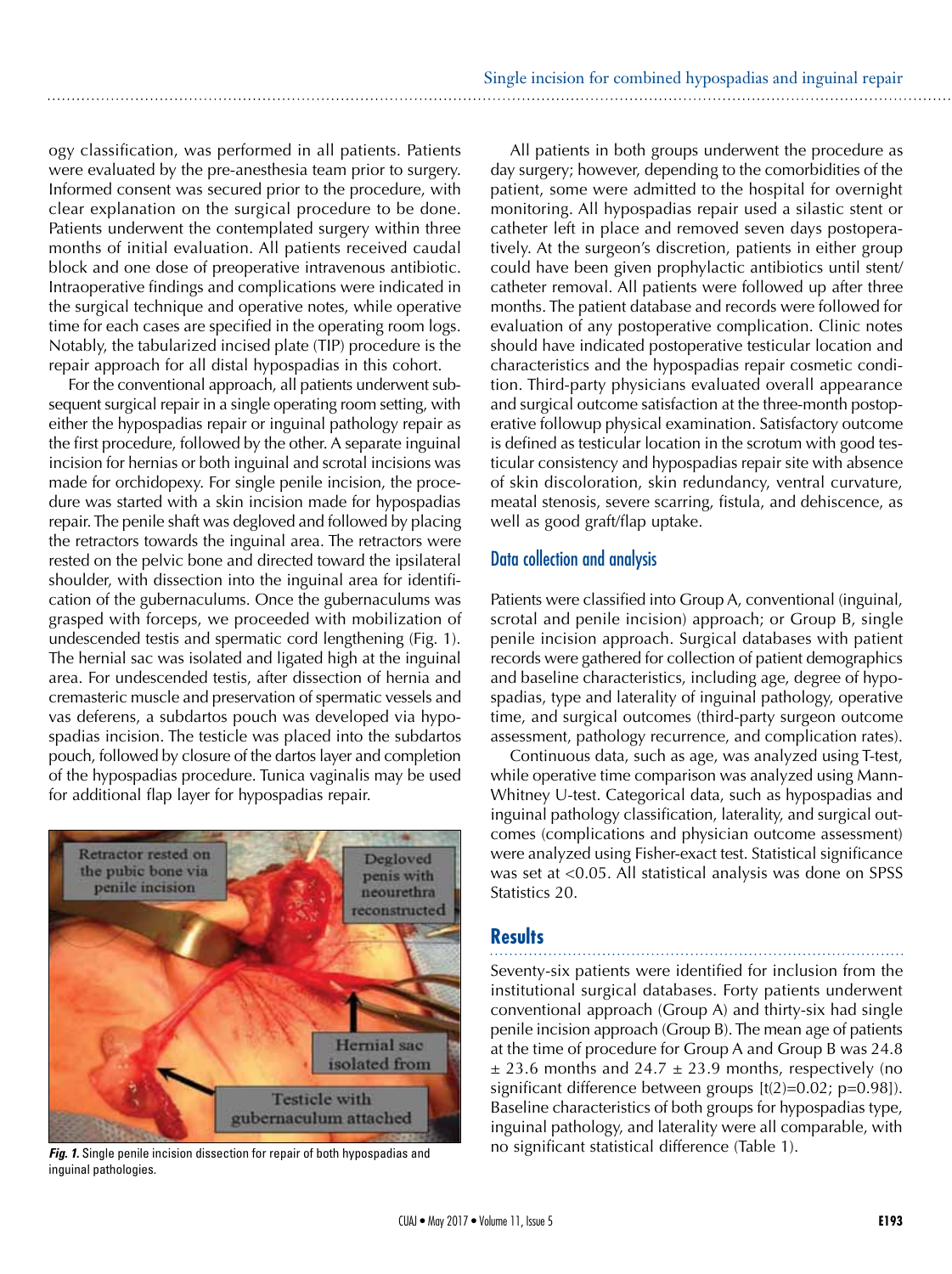Table 2 summarizes the perioperative surgical outcome. Overall mean operative time for Group A was 139.3  $\pm$ 56.2 minutes, while Group B was  $107.8 \pm 46.7$  minutes. This showed a significant statistical difference in favour of the single penile incision  $(Z=2.6; U=470; p=0.009)$ . On further subgroup analysis according to hypospadias type, mean operative time was significantly shorter among distal hypospadias repair for single penile incision (80.6  $\pm$ 26.7 minutes) than for the conventional approach (123.7  $\pm$ 38.6 minutes) (Z=3.57; U=93; p<0.001). Subgroup Mann-Whitney test analysis according to inguinal pathology also noted statistically significant shorter mean operative time for hernia repair in single penile incision  $(101.6 \pm 41.4 \text{ min}$ utes) compared to the conventional approach (143.7  $\pm$  47.8 minutes)  $(Z=2.11; U=33.5; p=0.035)$ . Likewise, significantly shorter mean operative time was noted for unilateral inguinal pathology in single penile incision than for the conventional approach (102.3  $\pm$  50.8 minutes vs. 131  $\pm$  50.2 minutes)  $(Z=2.296; U=190; p=0.02)$ . For other subgroup analysis, such as midshaft and proximal hypospadias repair, orchidopexy and bilateral inguinal pathology, although statistically non-significant, shorter mean operative time was noted among the single penile incision group (Table 2).

At the three month postoperative followup, both inguinal surgery and hypospadias repair complication rates were similar between groups, with no statistical significant difference (p=1.0 and p=0.448, respectively). Specifically, two patients in Group A and two patients in Group B had testicular ascension, all of whom also had initial condition of penoscrotal hypospadias and resultant postoperative penile complications. Among the single penile incision group, both complication cases had redo orchidopexy and urethrocutaneous fistula repair done again using single penile incision, with no further complications noted. For the conventional

Table 1. Baseline characteristics of both groups for hypospadias type, inguinal pathology, and laterality

| <b>Baseline characteristics</b> | Group A –<br>Conventional<br>approach | Group B-<br>Single penile<br>incision | р     |
|---------------------------------|---------------------------------------|---------------------------------------|-------|
| Number of patients              | 40                                    | 36                                    |       |
| Mean age in months (SD)         | 24.8 (23.6)                           | 24.7 (23.9)                           | 0.98  |
| Age range in months             | 6-118                                 | $6 - 120$                             |       |
| Hypospadias type                |                                       |                                       |       |
| Distal                          | 28                                    | 18                                    |       |
| Midshaft-proximal               | 12                                    | 18                                    | 0.1   |
| Inguinal pathology              |                                       |                                       |       |
| Cryptorchidism                  | 22                                    | 28                                    |       |
| Hernia                          | 18                                    | 8                                     | 0.053 |
| Laterality                      |                                       |                                       |       |
| Unilateral                      | 28                                    | 22                                    |       |
| <b>Bilateral</b>                | 12                                    | 14                                    | 0.47  |
| SD: standard deviation.         |                                       |                                       |       |

approach group, both cases had urethrocutaneous fistula and dehiscence repaired and redo orchidopexy done with scrotal approach in a separate incision. Likewise, Group A had seven urethrocutaneous fistulae and two repair dehiscence, while eight urethrocutaneous fistulae, one urethral stricture, and two repair dehiscence occurred in Group B. The initial hypospadias classification in both groups that had penile complications does not have significant difference (p=1.0, Fisher exact test). In terms of physician surgical outcome assessment, no difference in satisfactory outcome was noted between groups (p=0.466) (Table 2).

#### **Discussion**

The concept of minimally invasive surgery can be applied to open surgery in pediatric urology. This involved an effort to lessen incision, potentially resulting in reduced morbidity and hasten convalescence, without compromising gold standard outcomes.5 Concomitant conditions of hypospadias and inguinal pathologies of cryptochidism and hernia are common;<sup>3,4</sup> the pathologies are in close proximity and anatomically, the penile dartos layer is continuous with the inguinal scarpa and scrotal space. Hence, the dissection of penile degloving for hypospadias repair can access both spaces and the testicle can be located and fixed to its intended location in the scrotum.6 The feasibility of this minimally open incision was demonstrated by prior studies.<sup>5-8</sup> However, our study was able to provide a better analysis that showed distinct advan-

| Table 2. Comparative summary of perioperative outcome |                                       |                                       |         |  |
|-------------------------------------------------------|---------------------------------------|---------------------------------------|---------|--|
| Perioperative surgical<br>outcome                     | Group A -<br>Conventional<br>approach | Group B-<br>Single penile<br>incision | p       |  |
| Procedural time in minutes                            |                                       |                                       |         |  |
| Overall                                               | 139.3 (56.2)                          | 107.8 (46.7)                          | 0.009   |  |
| Hypospadias type                                      |                                       |                                       |         |  |
| Distal                                                | 123.7 (38.6)                          | 80.6(26.7)                            | < 0.001 |  |
| Midshaft-proximal                                     | 175.8 (74.0)                          | 135 (47.0)                            | 0.134   |  |
| Inguinal pathology                                    |                                       |                                       |         |  |
| Orchidopexy                                           | 135.7 (63.2)                          | 109.6 (48.7)                          | 0.168   |  |
| Hernia                                                | 143.7 (47.8)                          | 101.6 (41.4)                          | 0.035   |  |
| Laterality                                            |                                       |                                       |         |  |
| Unilateral                                            | 131 (50.2)                            | 102.3(50.8)                           | 0.02    |  |
| <b>Bilateral</b>                                      | 158.8 (66.5)                          | 116.5 (39.8)                          | 0.19    |  |
| Complications                                         |                                       |                                       |         |  |
| Inguinal complication                                 | 2                                     | $\mathfrak{p}$                        | 1.0     |  |
| Penile complication                                   | 9                                     | 11                                    | 0.448   |  |
| Distal                                                | 3                                     | 4                                     | 1.0     |  |
| Midshaft-proximal                                     | 6                                     | 7                                     |         |  |
| Outcome                                               |                                       |                                       |         |  |
| Satisfactory                                          | 29                                    | 23                                    | 0.466   |  |
| Non-satisfactory                                      | 11                                    | 13                                    |         |  |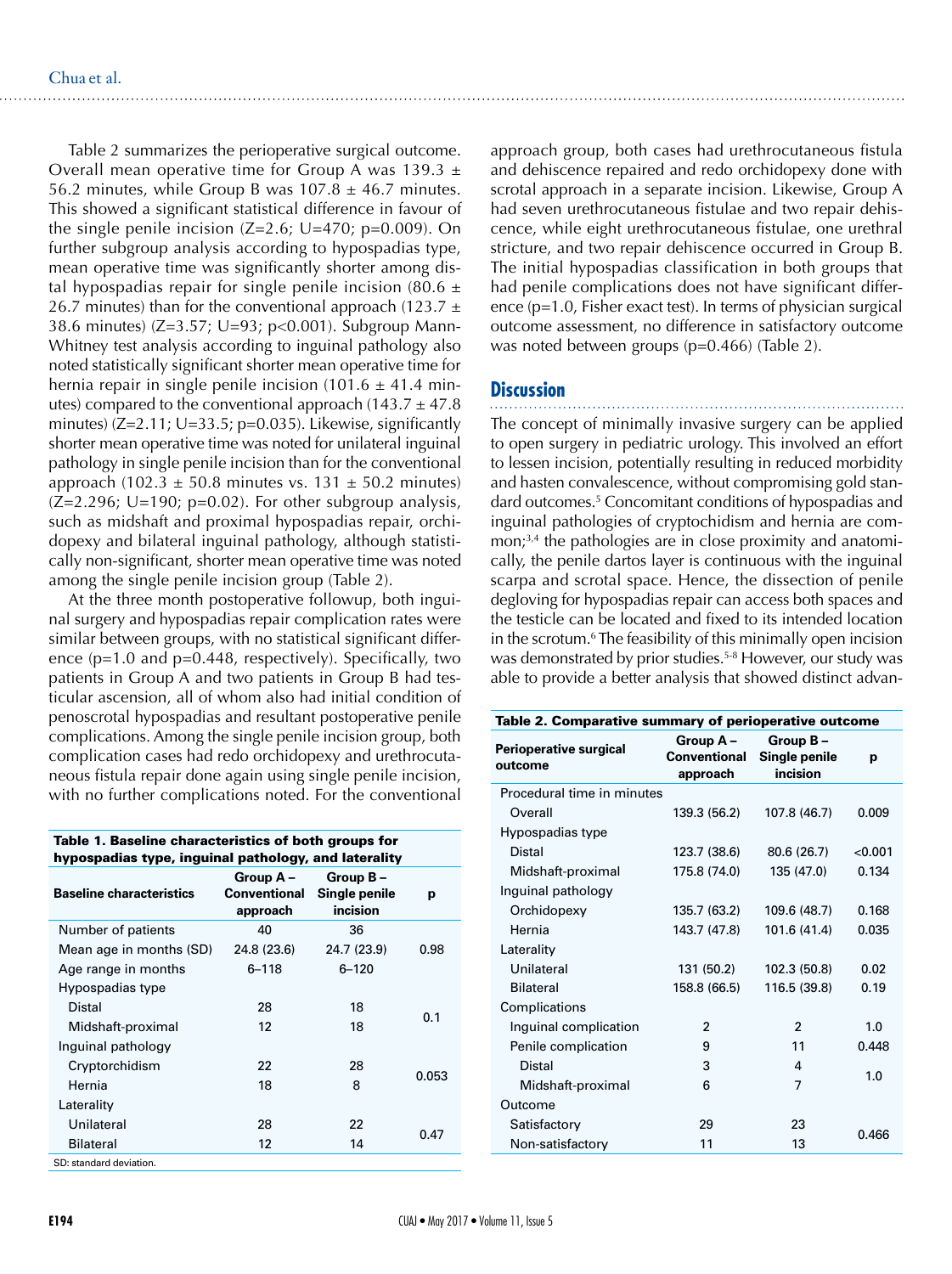tage of doing the single penile incision approach. This modified technique resulted in shorter operative time since less incisions were made and less structure violated. The results of our patient cohort demonstrated that overall operative time is significantly shorter with single penile incision than with the conventional approach (107.8  $\pm$  46.7 minutes vs. 139.3 + 56.2 minutes; p=0.009). Similar results were obtained by Sabetkish et al, whose data showed a significantly shorter operative time among patients wo underwent single subcoronal incision than among those with multiple incisions  $(93 \pm 11 \text{ minutes vs. } 138 \pm 17 \text{ minutes}; \text{p=0.03}).$ <sup>8</sup>

In subgroup analysis of our cohort, a significant betweengroup differences were also noted on distal hypospadias  $(123.7 \pm 38.6 \text{ vs. } 80.6 \pm 26.7 \text{ minutes}; \text{ p} < 0.001)$ , inguinal hernia (143.7 ± 47.8 vs. 101.6 ± 41.4 minutes; p=0.035), and unilateral inguinal pathology (131  $\pm$  50.2 vs. 102.3  $\pm$ 50.8 minutes; p=0.02). Our result showed no statistically significant difference between groups for subgroup of proximal hypospadias and bilateral inguinal pathology, which may be due to the small subgroup size. However, the operative time was generally shown to be shorter those who underwent the single penile incision approach. Our result is in contrast to the results reported by Kajbafzadeh et al, which showed shorter mean operative time among proximal hypospadias with bilateral hernia compared to distal hypospadias with unilateral hernia (mean operative time difference 15.5 vs. 5.3 minutes); however, no statistical analyses were used in their study, which was a major limitation of their report.7

Surgical outcome analyzed from the result of our study cohort showed no differences in both inguinal and penile complications between groups. These outcomes are similar to those reported by smaller studies in 2014 and 2015, where they described no significant differences between groups for complication occurrence.<sup>7,8</sup> We postulate another distinct advantage for single penile incision approach is that when a difficult case is encountered, there is always an option to convert to multiple incisions without compromising surgical outcome. Likewise, in cases of inguinal pathology recurrence, a separate non-scarred area of inguinal or scrotal incision can always be made, and this would make the redo procedure easier.

The evaluation of the three-month followup physical examination of our study cohort also showed no differences between groups for satisfactory outcome. This is contrary to Sabetkish et al, where significantly better cosmetic outcomes were noted at six-month and two-year postoperative followups among single subcoronal incision groups  $(p=0.02-0.03)$ .<sup>8</sup> However, the definition of satisfactory cosmetic outcome in the Sabetkisk et al study is only based on presence and absence of scar; in contrast, our study defines outcome satisfaction as post-surgical conditions of both inguinal pathology and hypospadias repair condition.

We presented a slightly higher testicular re-ascent rate of 5% as compared to our institution's overall redo-orchidopexy rate of 1.6%.<sup>9</sup> As described, all the re-ascent cases reported in this cohort were of severe proximal hypospadias and associated with postoperative hypospadias complication. The reason could be phenotypic-genotypic characteristics with defect in the wound healing and tissue regeneration among this subset of patients. There is literature stating that genotypes that have sonic hedgehog signalling (SHH) problems are likely to present with severe hypospadias and this genotype is also associated with defect on tissue repair and regeneration.10-11

Our study has the limitation of being a non-concurrent cohort, although no randomization was applied; however, we are able to include all well-defined patients in the set timeframe. Furthermore, the baseline characteristics between groups in this study did not show any statistical significant difference, which supports no involvement of selection bias. Although the postoperative assessment was short (three months), both treatment groups received a consistent and well-documented followup evaluation — something that was not reported by any previous studies. This being said, we still recommend future studies to assess long-term outcome using hypospadias objective penile evaluation (HOPE) and to evaluate between-group differences on pain control using the pediatric visual analogue scale.<sup>12-13</sup>

### **Conclusion**

Single penile incision approach for concurrent repair of hypospadias and correction of inguinal pathology is a feasible and safe technique. Our study cohort illustrates that both single penile incision and conventional approach have comparable surgical outcome, with a significant shorter overall operative time in the single penile incision approach. Prospective studies collecting information on morbidity (pain control) and longer-term outcomes with objective measurement are necessary to support this preliminary data.

Competing interests: Dr. Dos Santos has received honoraria from Duchesnay. Dr. Koyle has been an advisor for Duchesnay. The remaining authors report no competing personal or financial interests.

This paper has been peer-reviewed.

#### References

- 1. Leung AK, Robson WL. Hypospadias: An update. *Asian J Androl* 2007;9:16-22. https://doi.org/10.1111/j.1745-7262.2007.00243.x
- 2. Friedman T, Shalom A, Hoshen G, et al. Detection and incidence of anomalies associated with hypospadias. *Pediatr Nephrol* 2008;23:1809-16. https://doi.org/10.1007/s00467-008-0882-2